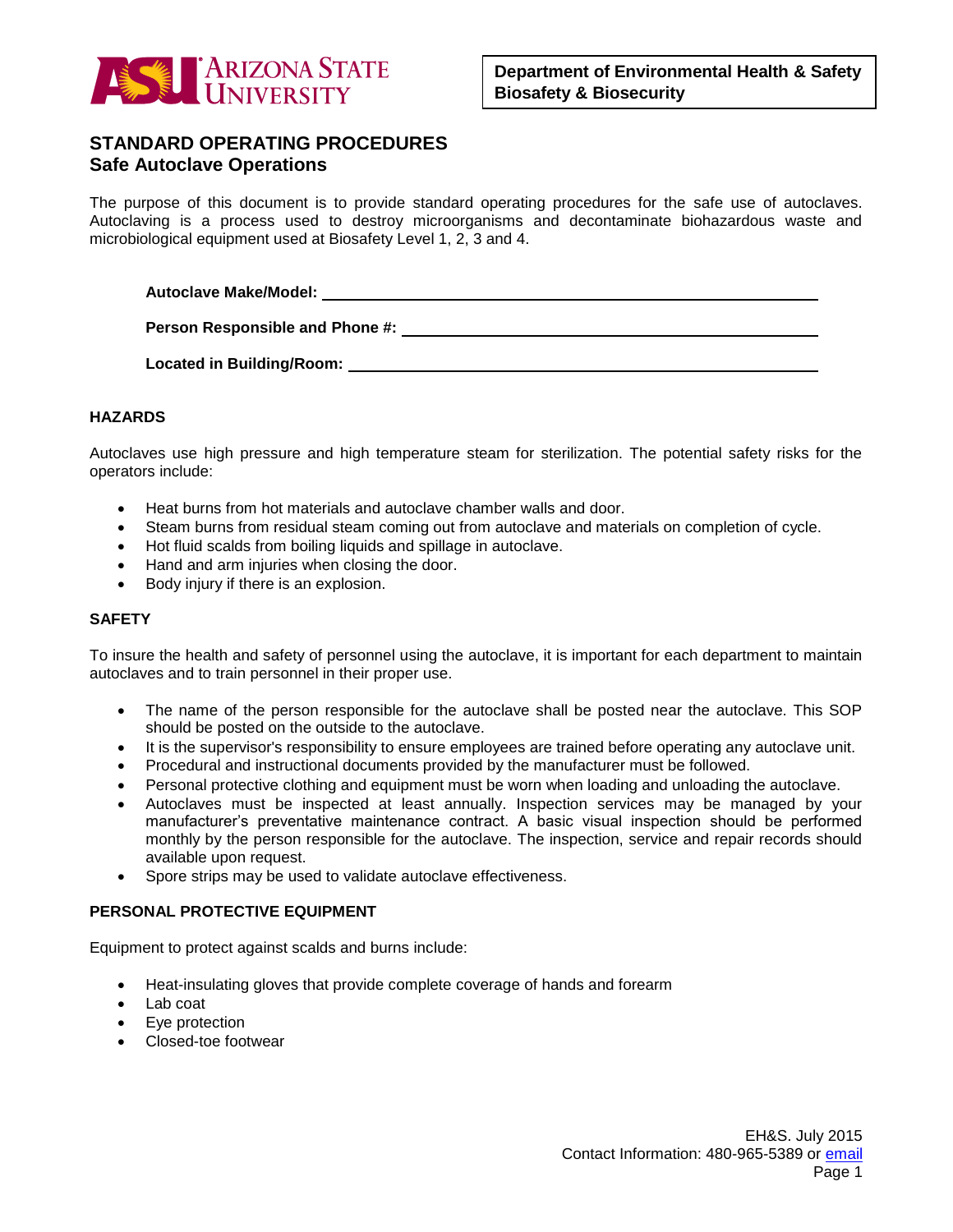# **OPERATOR INSTRUCTIONS**

## *Training*

All personnel who use autoclaves must have successfully completed a training session from their supervisor on the safe operating procedures. This requirement applies to both new and experienced personnel.

### *Material Preparation*

Ensure that the material is safe for autoclaving:

- Samples containing solvents or substances that may emit toxic fumes should not be autoclaved.
- Do not autoclave bleach!

Glassware must be inspected for cracks prior to autoclaving.

Prepare and package material suitably:

- Loose dry materials must be wrapped or bagged in steam-penetrating paper or loosely covered with aluminum foil. Wrapping too tightly will impede steam penetration, decreasing effectiveness of the process.
- Loosen all lids to prevent pressure buildup. All containers must be covered by a loosened lid or steampenetrating bung.
- Containers of liquid must not exceed two-thirds (2/3) full, with lids loosened.
- Glassware must be heat-resistant borosilicate.
- Plastics must be heat-resistant, i.e., polycarbonate (PC), PTFE ("Teflon") and most polypropylene (PP) items.
- Discarded sharps must be in a designated 'Sharps' container.
- All items must be tagged with autoclave tape.

Place items in secondary containers to secure and contain spills:

- Items should be placed in a stainless steel pan or other autoclavable container for their stability and ease of handling.
- Place containers of liquid, bags of agar plates, or other materials that may boil over or leak, into a secondary pan in the autoclave.
- The pan must be large enough to contain a total spill of the contents.
- Bags must not be tightly sealed as steam cannot penetrate.

Biohazardous waste must be processed according to ASU guidelines.

## *Loading Autoclave*

- Wear lab coat, eye protection, heat-insulating gloves, and closed-toe shoes.
- Place material in autoclave. Do not mix incompatible materials.
- Do not overload; leave sufficient room for steam circulation. If necessary, place the container on its side to maximize steam penetration and avoid entrapment of air.
- Close and latch door firmly.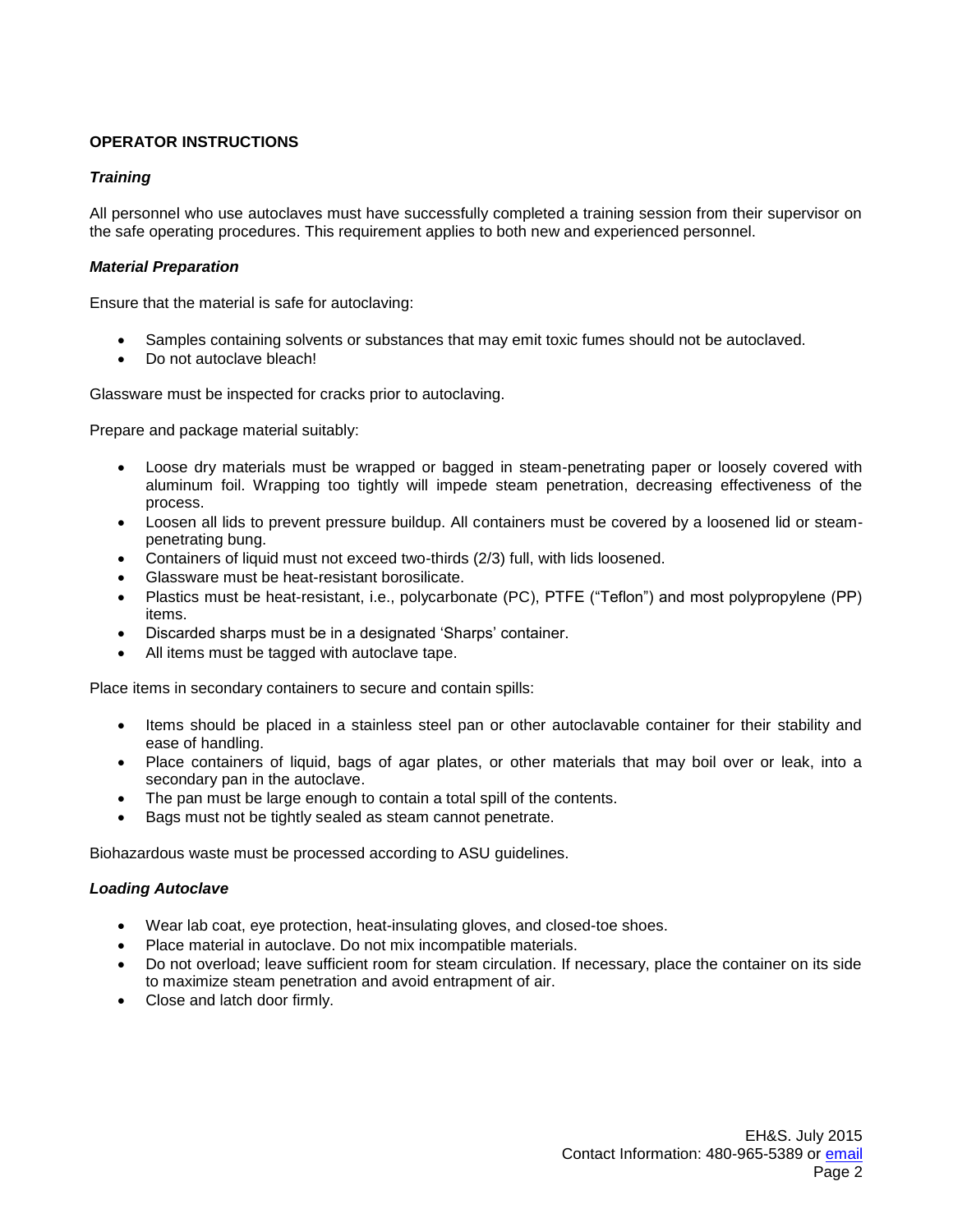# *Operating Autoclave*

- Close and lock door.
- Choose appropriate cycle (e.g., gravity, liquid, or dry cycle) for the material. Consult the autoclave manual for assistance in choosing a cycle. The manuals for operation of the autoclave should be located near the autoclave.
- Set appropriate time and temperature if you are using a customized cycle.
- Start your cycle and fill out the autoclave user log with your contact information. A completed cycle usually takes between 1-1.5 hours, depending on type of cycle.
- Do not attempt to open the door while autoclave is operating.
- If problems with your autoclave are perceived, abort cycle and report it to your PI immediately.

# *Unloading Autoclave*

- Wear heat-insulating gloves, eye protection, lab coat, and closed-toe shoes.
- Ensure that the cycle has completed and both temperature and pressure have returned to a safe range.
- Wearing Personal Protective Equipment (PPE), stand back from the door as a precaution and carefully open door no more than 1 inch. This will release residual steam and allow pressure within liquids and containers to normalize.
- Allow the autoclaved load to stand for 10 minutes in the chamber. This will allow steam to clear and trapped air to escape from hot liquids, reducing risk to operator.
- Do not agitate containers of super-heated liquids or remove caps before unloading.
- Wearing heat-insulated gloves remove items from the autoclave and place them in an area which clearly indicates the items are 'hot' until the items cool to room temperature.
- Shut autoclave door.

# *Autoclave Use Log*

- Entries must be placed in the log book each time the autoclave is used. These records are used for maintenance/service schedules and reporting of incidents, accidents and/or faults.
- Entries should include: operator's name, phone number, date, time and duration.
- The log book must be kept adjacent to the autoclave.
- An Autoclave Use Log example is provided in this document.

## *Maintenance and Repair*

- No person shall operate the autoclave unless the autoclave is in good repair.
- Only qualified professionals are permitted to make repairs.
- Report possible malfunctions to .
- Repairs are performed by your service contract or any other contractor you choose to hire.

# **CONTINGENCY PLANS**

## *Equipment Malfunction*

- If the autoclave does not operate exactly as expected, do not attempt to fix the problem. A notice shall be placed on the autoclave indicating that it is not to be used until the problem is diagnosed and corrected.
- Record the problem in the autoclave log book.
- Contact **or your supervisor to report the problem.**
- Only qualified professionals are permitted to make repairs.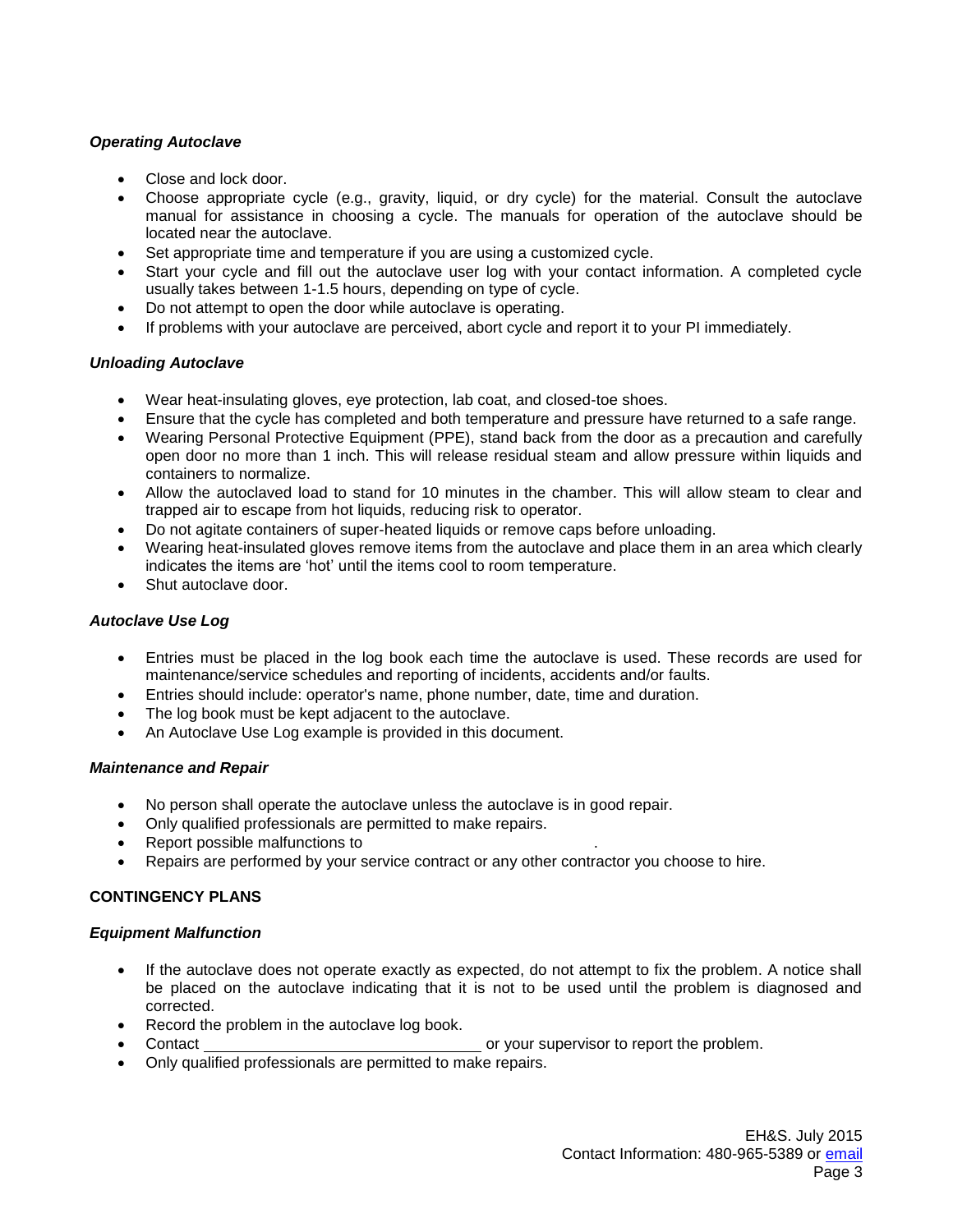### *Incident Response*

- All incidents, including a spill or release of biohazardous materials and recombinant or synthetic nucleic acid molecules, must be reported to your supervisor and Biosafety & Biosecurity.
- If any injury occurs seek first aid or, if necessary, seek medical assistance at ASU Health Services or by dialing 911.
- If clothing is soaked in hot water/steam, remove clothing and place the injury in cool water.
- Place a notice on the autoclave indicating that it is not to be used until the cause of the incident is determined, procedures enacted to prevent future incidents, and the autoclave is deemed safe for operation.

### *Spill Clean-up*

- Spills may occur from a boil-over or breakage of containers.
- No operation of the autoclave is allowed until the spill is cleaned up.
- The operator is responsible for clean-up of spills. Contain the spilled material using paper towels. Use your laboratory's spill kit if necessary. Wait until the autoclave and materials have cooled to room temperature before attempting clean-up.
- Review the Safety Data Sheet if appropriate, to determine appropriate PPE, spill cleanup and disposal protocols that are necessary.
- Dispose of the waste following the protocol appropriate for the material (e.g., red biohazard bag). If materials have been intermingled, follow the clean-up and disposal protocol for the most hazardous component of the mixture.
- Cracked glassware must be disposed of properly.
- Record the spill and clean-up procedure in the autoclave log book.